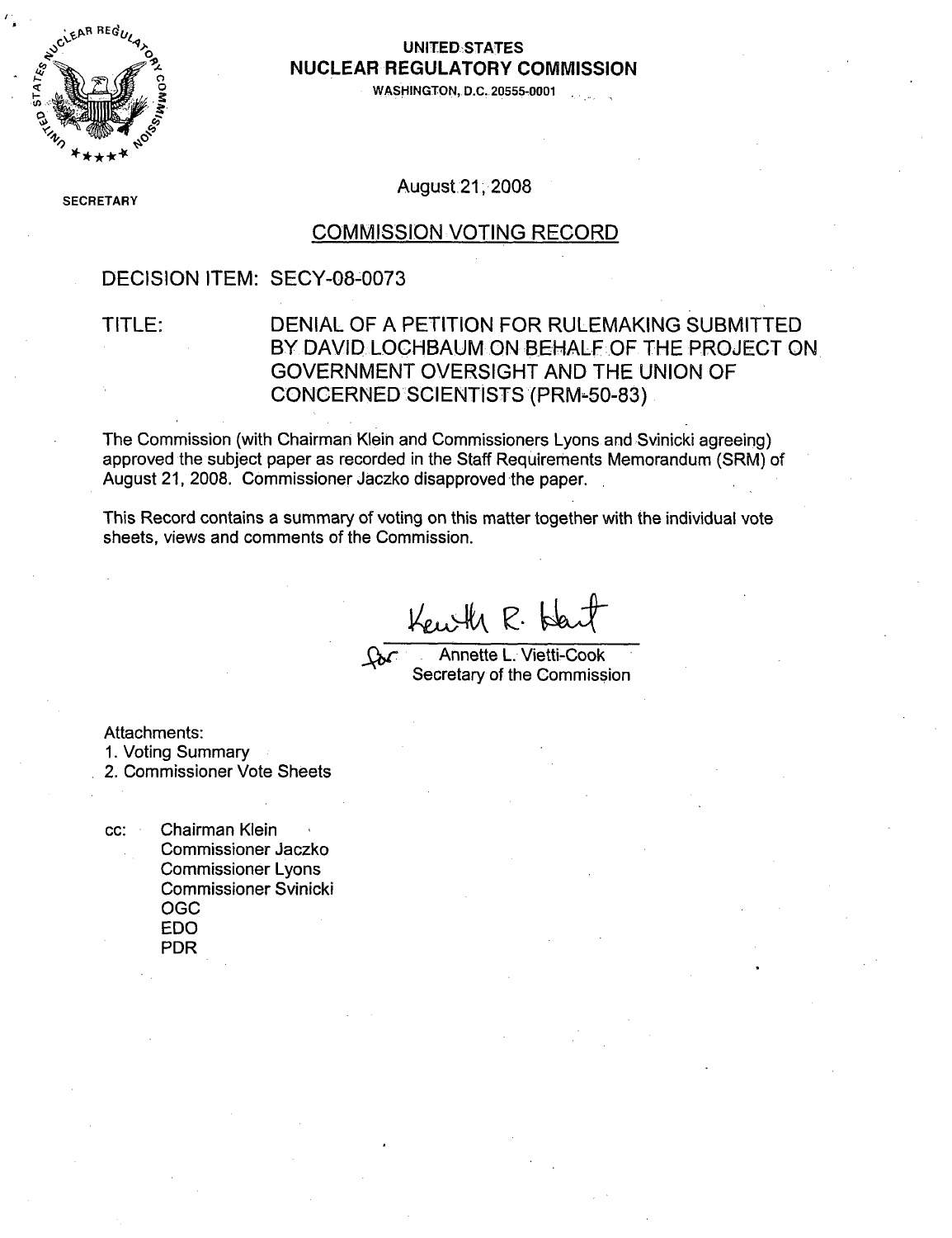## VOTING SUMMARY - SECY-08-0073

### RECORDED VOTES

|                       |   |    | NOT | APRVD DISAPRVD ABSTAIN PARTICIP COMMENTS | DATE |         |
|-----------------------|---|----|-----|------------------------------------------|------|---------|
| CHRM. KLEIN           | X |    |     | X.                                       |      | 7/31/08 |
| COMR. JACZKO          |   | ·X |     | $\mathsf{X}$                             |      | 6/17/08 |
| <b>COMR. LYONS</b>    | X |    |     | X.                                       |      | 7/22/08 |
| <b>COMR. SVINICKI</b> | X |    |     | X                                        |      | 8/04/08 |

### COMMENT RESOLUTION

In their vote sheets, Chairman Klein and Commissioners Lyons and Svinicki approved the staff's recommendation and provided some additional comments. Commissioner Jaczko disapproved the staff's recommendation and provided some additional comments. Subsequently, the comments of the Commission were incorporated into the guidance to staff as reflected in the SRM issued on August 21, 2008.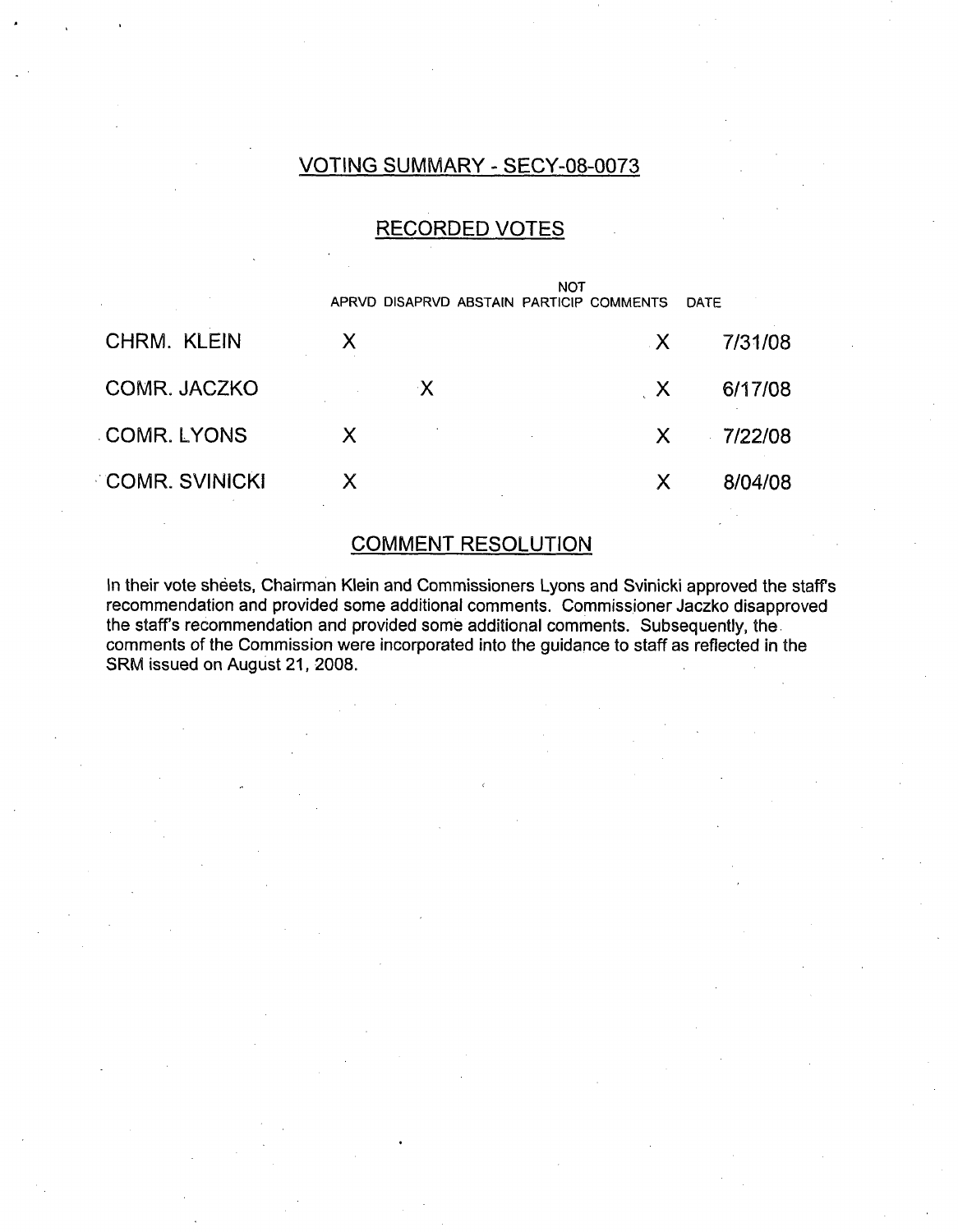### RESPONSE-SHEET

TO: Annette Vietti-Cook, Secretary

FROM: CHAIRMAN KLEIN

SUBJECT: SECY-08-0073 - DENIAL OF A PETITION FOR RULEMAKING SUBMITTED BY DAVID LOCHBAUM ON BEHALF OF THE PROJECT ON GOVERNMENT OVERSIGHT AND THE UNION OF CONCERNED SCIENTISTS (PRM-50-83)

Approved XX Disapproved Abstain

Not Participating

COMMENTS: Below XX Attached None

I approve the staff's proposed denial of the petition. I also concur in the comments by Commissioner Lyons.

I recommend one edit: on page 5, **12th** line, delete the following: "While this may be true,".

**SIGNATURE**

 $7/31/08$ 

**DATE** 

Entered on "STARS" Yes  $\sqrt{N}$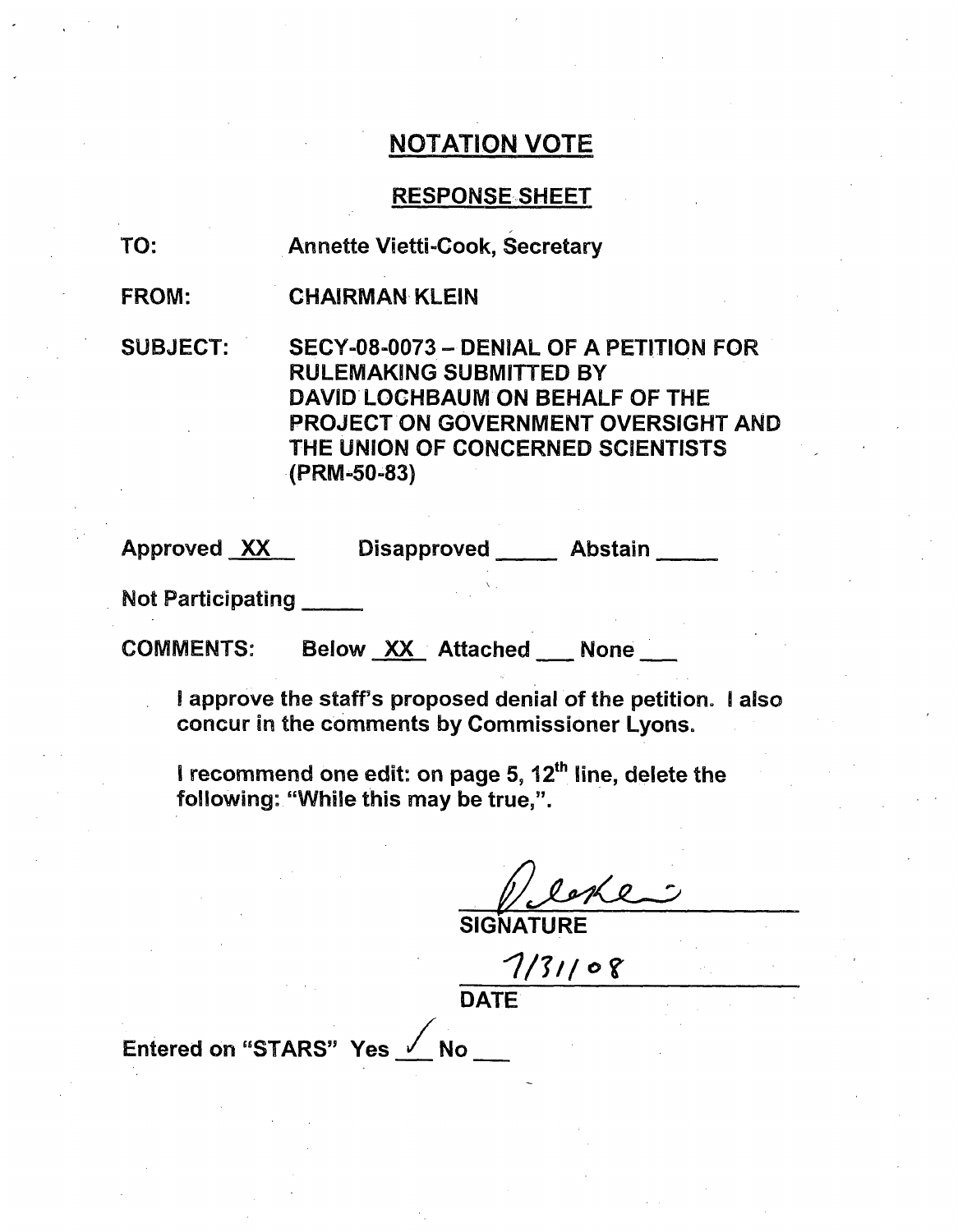## RESPONSE SHEET

| TO: | <b>Annette Vietti-Cook, Secretary</b> |  |
|-----|---------------------------------------|--|
|-----|---------------------------------------|--|

FROM: COMMISSIONER JACZKO

SUBJECT: SECY-08-0073 - DENIAL OF A PETITION FOR RULEMAKING SUBMITTED BY DAVID LOCHBAUM ON BEHALF OF THE PROJECT ON GOVERNMENT OVERSIGHT AND THE UNION OF CONCERNED SCIENTISTS (PRM-50-83)

| Approved                 | <b>Disapproved</b>                     | <b>Abstain</b> |
|--------------------------|----------------------------------------|----------------|
| <b>Not Participating</b> |                                        |                |
| <b>COMMENTS:</b>         | <b>Attached X None</b><br><b>Below</b> |                |

**SIGNATURE** 

*6&L-12,* DATE

Entered on "STARS" Yes X No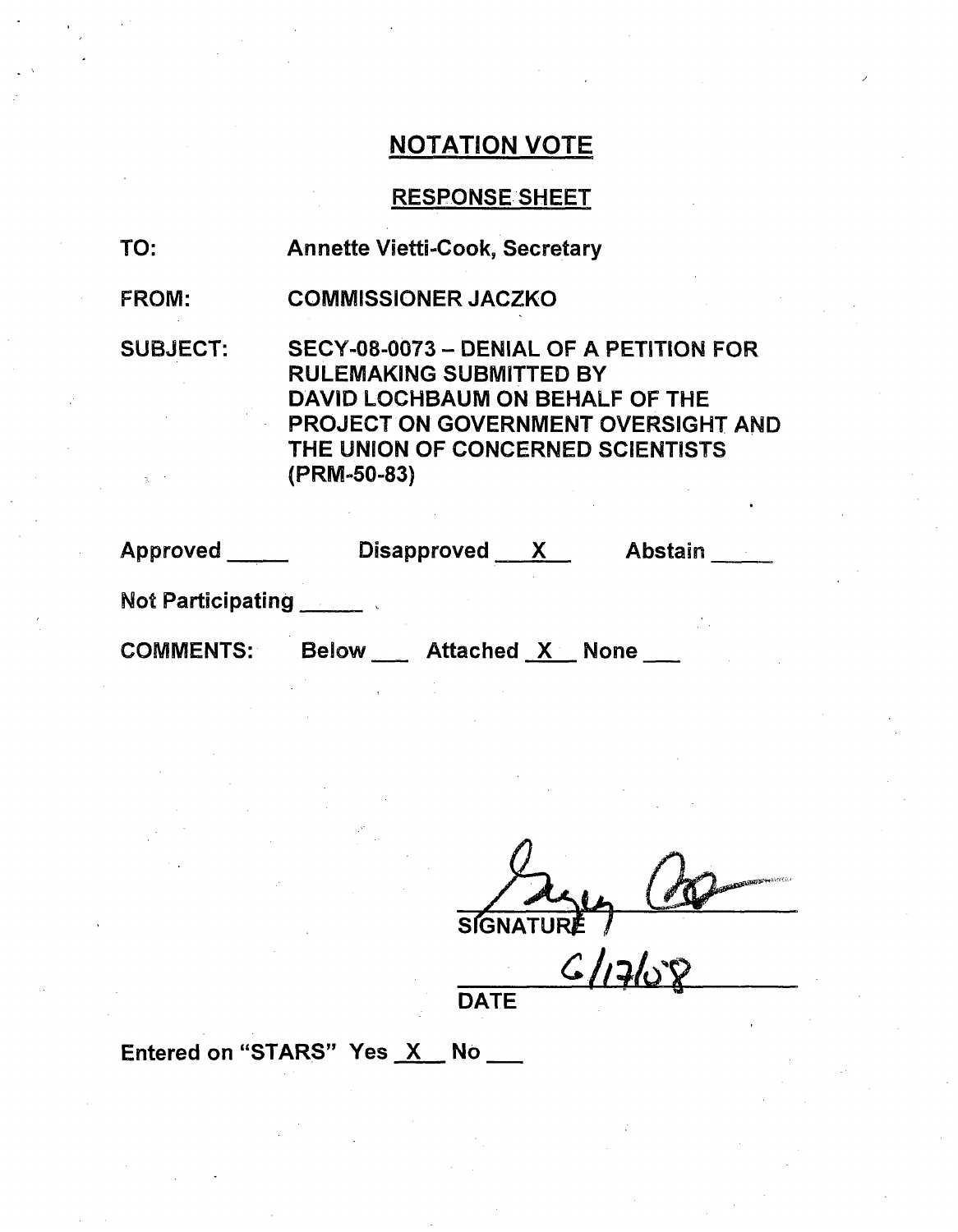#### **COMMISSIONER** GREGORY **B. JACZKO'S COMMENTS ON SECY-08-0073** Denial of a Petition for Rulemaking Submitted **by** David Lochbaum on Behalf of the Project on Government Oversight and the Union of Concerned Scientists (PRM-50-83)

I disapprove of this paper and vote to partially grant this petition. As I noted in my vote on the most recent petition for rulemaking (SECY-08-0036), I believe our approach to these types of requests is too bureaucratic and constrained. The agency appears only able to discuss rulemaking petitions in the context of fully granting them or fully denying them. We are less inclined to grant unless we are committing to the precise actions requested in the petition. Rulemaking petitions, however, are opportunities for our stakeholders to provide us with new ideas and approaches for how we regulate. By so limiting our responses, we limit our review of the request, and thus, we risk missing many potential opportunities to improve the way we regulate.

Denying this petition would potentially represent yet another example of such a missed opportunity. The petitioners are basically asking for a more formal approach to ensuring licensees, local, State, and federal officials are closely coordinated to respond to a range of potential security events. This is a valid issue and one I have repeatedly raised, including in my vote in December 2006 on the final design basis threat (DBT) rule in which I proposed additional integrated response efforts to deal with the potential of a beyond-DBT  $-$  so-called "enemy of the state"  $-$  issue.

While it is certainly true that the NRC does not have the authority to require offsite federal agencies to participate in nuclear power reactor exercises, it is also true that our emergency preparedness regulations clearly read as if we do - for example "Offsite" plans for each site shall be exercised biennially with full participation by each offsite authority having a role under the radiological response plan." 10 CFR Part 50 Appendix E Section IV. F. 2.c. or "A full participation exercise which tests as much of the licensee, State, and local emergency plans as is reasonably achievable without mandatory public participation shall be conducted," as the footnote reads for the purpose of "testing major observable portions of the onsite and offsite emergency plans and mobilization of State, local and licensee personnel and other resources in sufficient numbers to verify the capability to respond to the accident scenario." 10 CFR 50 Appendix E Section IV.F.2.a.

10 CFR 50.47 (c) does include provisions for determining that reasonable assurance exists even if States and local officials refuse to participate in exercises. Thus it is implicit that we can not require their participation but we certainly, at the least, fully encourage it. Clearly the regulations could be modified to also encourage State and local participation in security exercises, if a policy decision was reached concluding that was a good approach. Rather than searching for a legalistic reason to dismiss the petition, the agency would be much better served by doing an analysis of the substance of the proposal and basing its petition for rulemaking decision on the merits. It is especially awkward to hang our hats on a legal prohibition against pursuing the petition when the legal basis for our authority over security is so similar to that for emergency preparedness.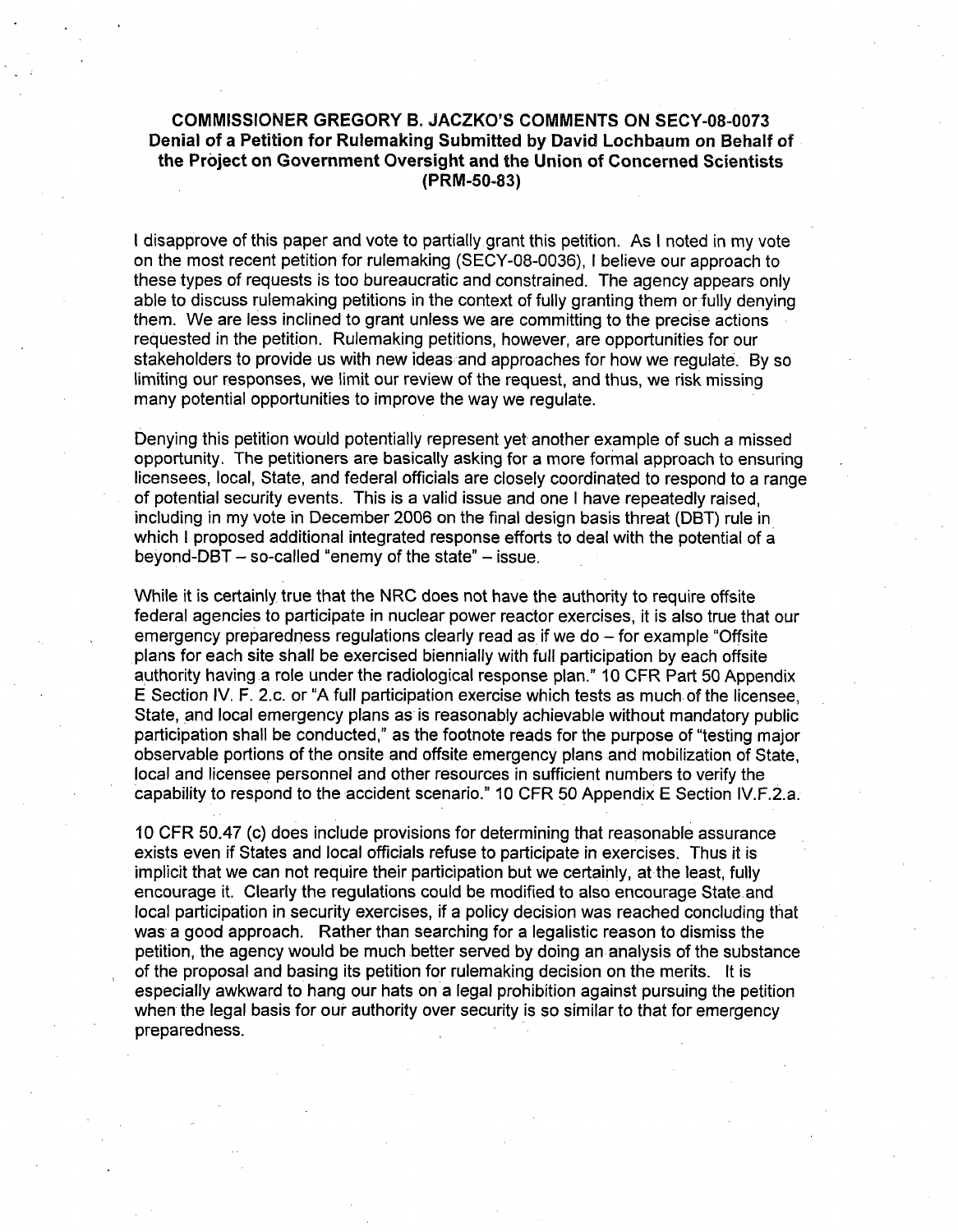It would also be better to be more transparent about all the work the agency is doing to ensure the very outcome the petition seeks. As helpfully documented in the addendum to the staff package, the NRC has worked with the Homeland Security Department and other agencies to conduct comprehensive reviews of the capabilities of first responders around nuclear power plants and on a buffer zone protection program. The goal of both of these programs, which admittedly has not yet been fully realized, is to strengthen the ability of emergency response organizations and law enforcement around critical infrastructure including nuclear power plants to respond to events including potential beyond-DBT threats. Along the same lines, the agency has participated with the FBI in pilot integrated response planning activities.

Most relevant to the petition, is that the agency has also worked with licensees to develop hostile action drills as part of the emergency preparedness exercise program designed to test the ability of licensee personnel to coordinate with State and local responders under the National Incident Management System to take appropriate actions in the event of a terrorist attack on a plant. The lessons learned from this effort are being incorporated into a proposed emergency preparedness rulemaking. While the proposal currently contemplated appears to be short of what the petitioner has in mind (it is a terrorist-initiated EP exercise rather than a beyond DBT security exercise) there is certainly a lot of overlap between the two ideas.

Because that proposed rule has not even been drafted yet, I suggest the agency partially grant this petition and include it as a question for public comment in the context of the rulemaking process. The question should be framed by an analysis of the policy issues and practicality of incorporating the security program proposed by the petitioners – either as a requirement for an expanded hostile action drill or through some other vehicle – into our regulations.

The draft correspondence and federal register notice included with the SECY paper should be revised accordingly.

Finally, I note for the benefit of my colleagues that Appendix E Section IV.F.2.h referenced in the SECY paper is not included in the paper copies of the 2008 edition of the 10 CFR. According to Office of General Counsel, "d." - "h." of that section were inadvertently deleted from the paper copy during printing but still apply and are included in the CFR available on the NRC website.

Gregory B. Jaczko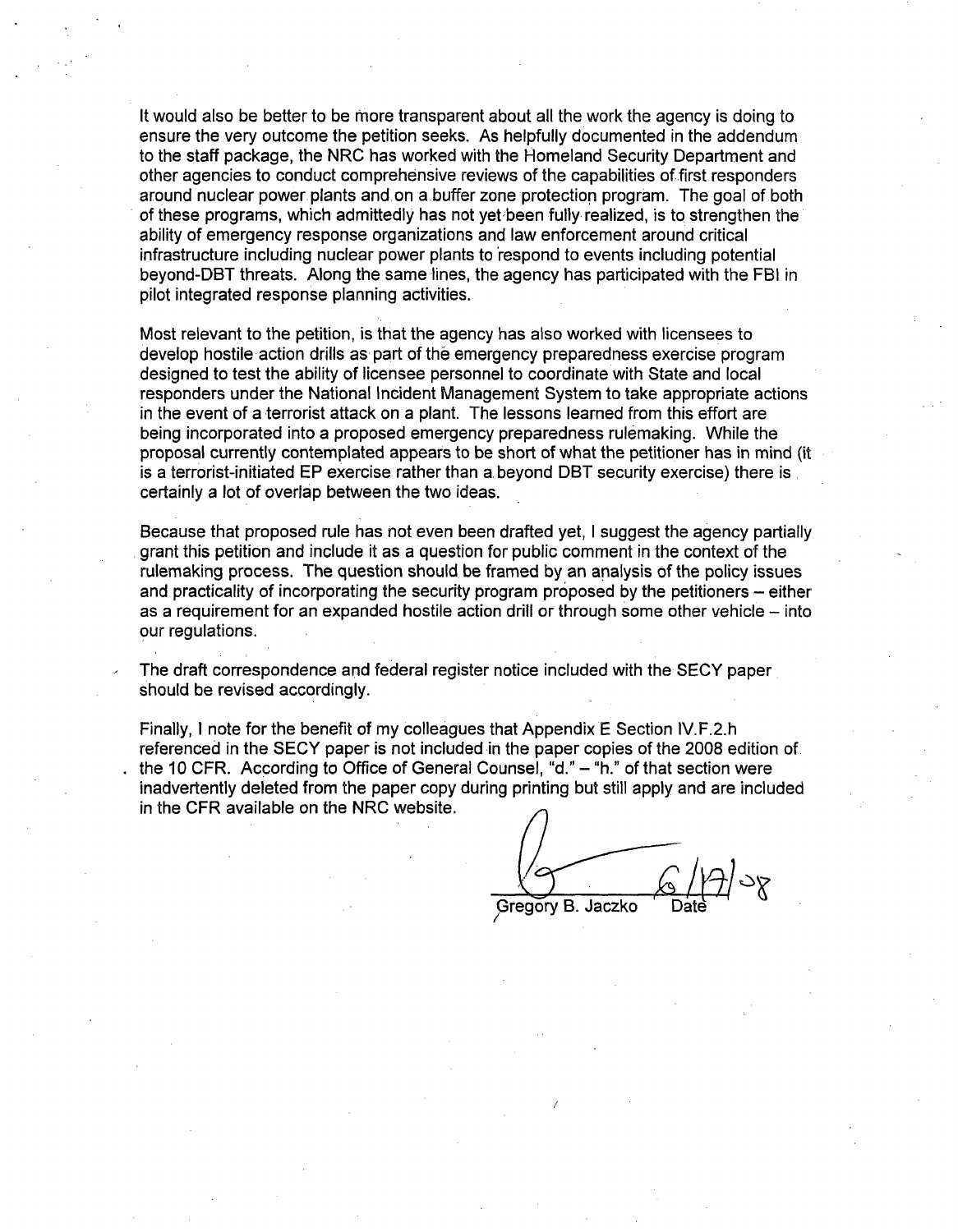## RESPONSE SHEET

FROM: COMMISSIONER LYONS

SUBJECT: SECY-08-0073 - DENIAL OF A PETITION FOR RULEMAKING SUBMITTED BY DAVID LOCHBAUM ON BEHALF OF THE PROJECT ON GOVERNMENT OVERSIGHT AND THE UNION OF CONCERNED SCIENTISTS (PRM-50-83)

Approved X Disapproved Abstain

Not Participating

COMMENTS: Below Attached **x** None

10 F **DATE**

## Entered on "STARS" Yes X No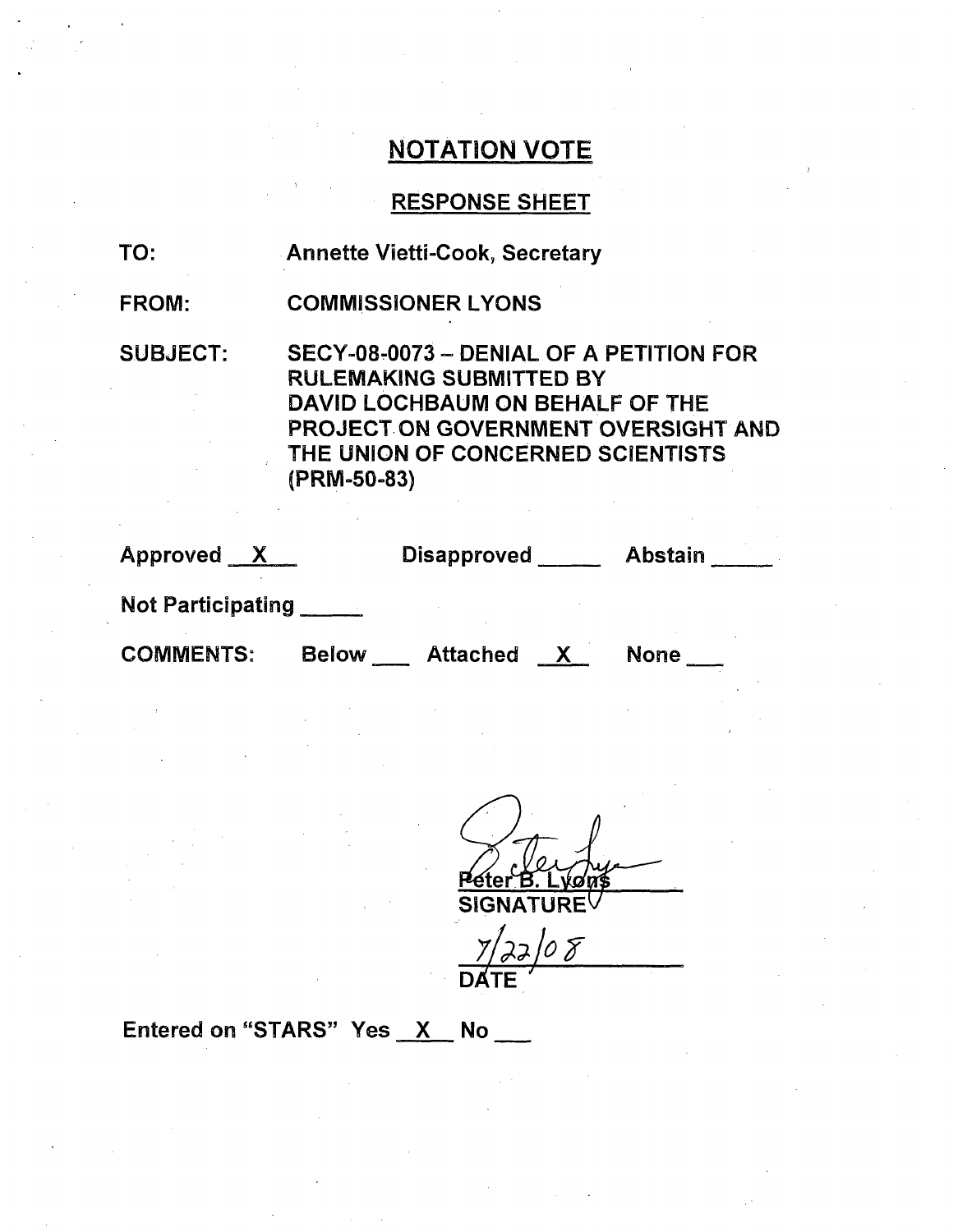#### Commissioner Lyons' Comments on **SECY-08-0073** - Denial of a Petition for Rulemaking Submitted by David Lochbaum on Behalf of Project on Government Oversight and the Union of Concerned Scientists (PRM-50-83)

I approve the staff's proposal to deny the Petition for Rulemaking (PRM-50-83) from Mr. Lochbaum on behalf of the Project on Government Oversight and the Union of Concerned Scientists. The Petitioners requested that the NRC add an appendix, similar to Appendix E, to 10 CFR Part 50, which would require periodic demonstrations of adequate protection by offsite federal, state and local authorities against radiological sabotage of nuclear power plants above the design basis threat (DBT) level. There is no question that offsite federal, state and local authorities are a critical part of a nuclear power plant's ability to successfully respond to attempted radiological sabotage greater than the design basis threat (DBT). However, as the staff. pointed out in its response to the petition, the NRC does *not* have the authority to require such participation and the NRC cannot create that authority through a rulemaking. The President directed FEMA to assume lead Federal responsibility for all offsite nuclear emergency planning and response and in Homeland Security Presidential Directive-7, "Critical Infrastructure Identification, Prioritization, and Protection," the lead role for coordinating offsite security responses was assigned to the Department of Homeland Security. To that end, as Commissioner Jaczko referenced in his comments on this petition, the NRC has worked with the Department of Homeland Security and other agencies to conduct comprehensive reviews of the capabilities of first responders around nuclear power plants and on a buffer zone protection program.

As the staff has also pointed out, Mr. Lochbaum has misinterpreted the requirements in Appendix E to 10 CFR Part 50 when modeling the requirements proposed in this petition. Although Appendix E requires nuclear power plant licensees to involve offsite authorities having a role in the emergency preparedness plan in biennial emergency preparedness demonstrations, it also recognizes the agency's lack of jurisdiction to require offsite federal, state, or local agencies to take part in these exercises. In that regard, the agency has structured our regulations to include provisions for determining that reasonable assurance exists.

I would also like to provide the following editorial comments:

The FRN should be revised. On page 5, the last sentence of Public Comments, delete the initial phrase: "While this may be true". On page 6, the third sentence, revise to read: "Appendix E requires nuclear power reactor licensees to involve participate in emergency preparedness demonstrations planned by the off-site authorities having a role in the emergency preparedness plan."

In the letter to the petitioner, Mr. Lochbaum, make a conforming change in the third paragraph, second sentence to read: "Appendix E requires nuclear power reactor licensees to involve participate in emergency preparedness demonstrations planned by the off-site authorities having a role in the emergency preparedness plan." Also revise the fourth sentence of this paragraph to read: "Nor does Further, the NRC does not have the authority to require offsite federal agencies to participate in a nuclear power reactor licensee's exercises."

eter B. Lyons Date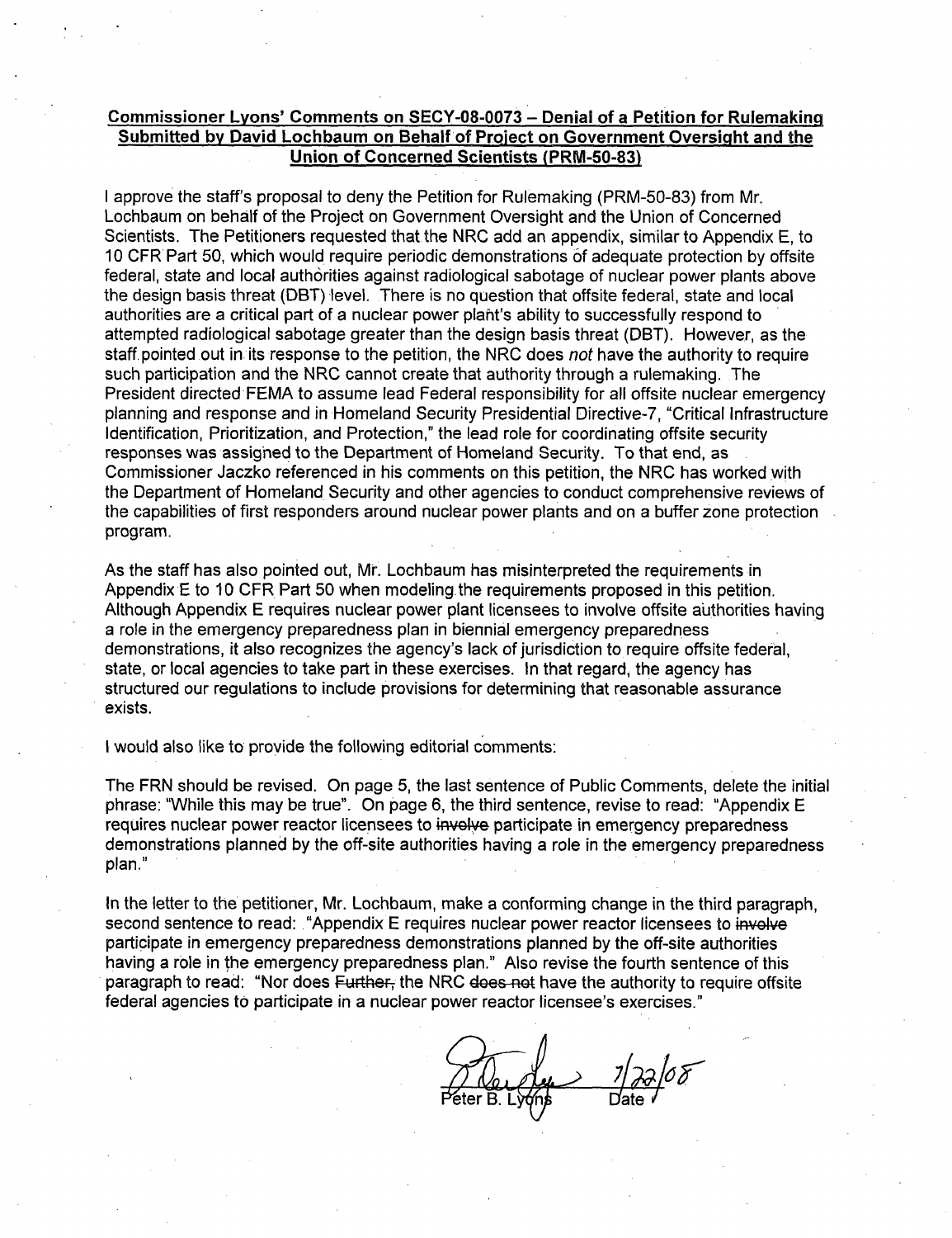# **SUPPLEMENT**

## **NOTATION VOTE**

## RESPONSE SHEET

| TO:             | <b>Annette Vietti-Cook, Secretary</b>                                                                                                                                                                   |
|-----------------|---------------------------------------------------------------------------------------------------------------------------------------------------------------------------------------------------------|
| <b>FROM:</b>    | <b>COMMISSIONER LYONS</b>                                                                                                                                                                               |
| <b>SUBJECT:</b> | SECY-08-0073 - DENIAL OF A PETITION FOR<br><b>RULEMAKING SUBMITTED BY</b><br>DAVID LOCHBAUM ON BEHALF OF THE<br>PROJECT ON GOVERNMENT OVERSIGHT AND<br>THE UNION OF CONCERNED SCIENTISTS<br>(PRM-50-83) |

| Approved X | <b>Disapproved</b> | <b>Abstain</b> |
|------------|--------------------|----------------|
| .          |                    |                |

Not Participating **\_**

COMMENTS: Below \_\_ Attached X None \_\_

Bephine M. Piccone

SIGNATURE

81 20 108 DATE

Entered on "STARS" Yes X No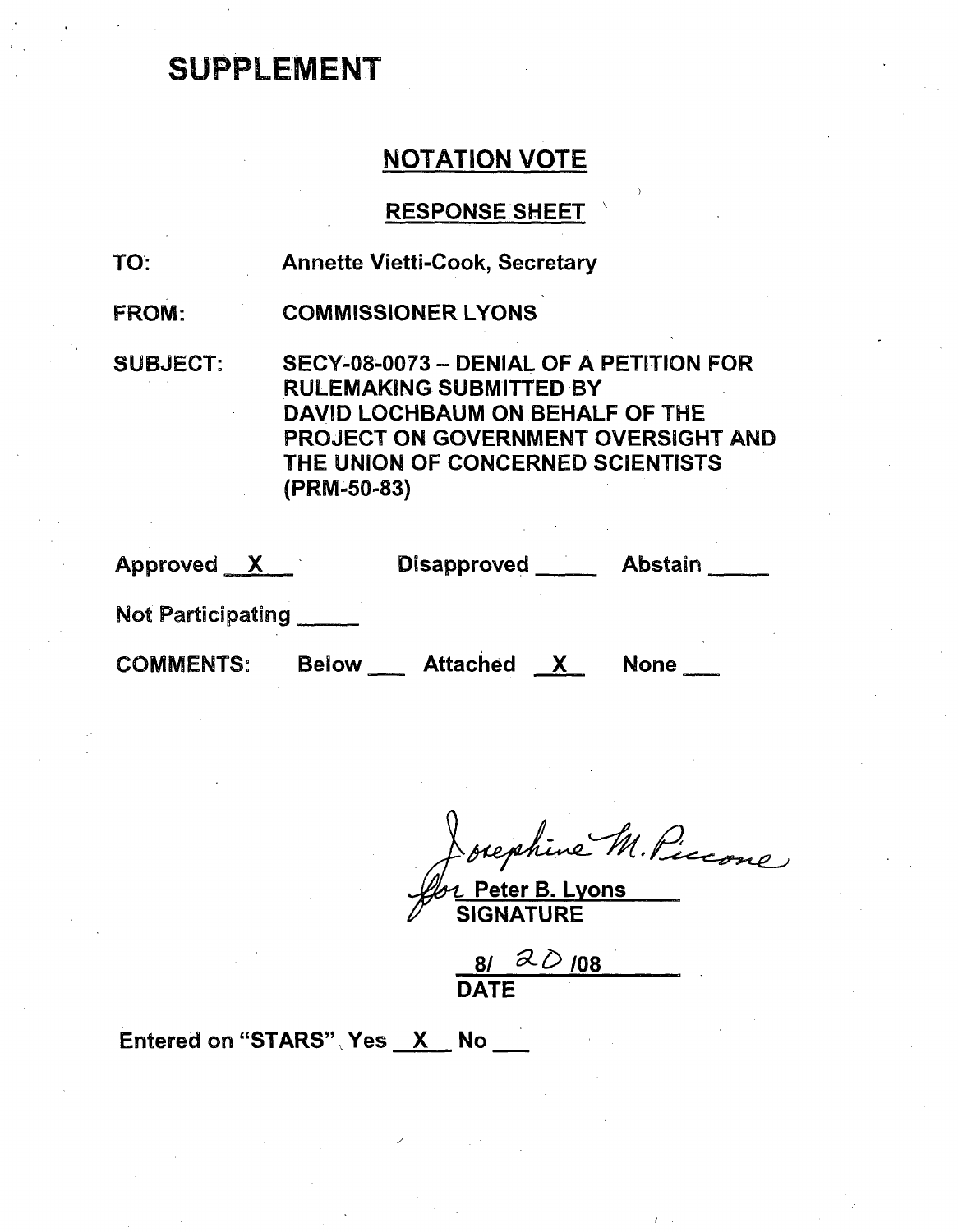#### Commissioner Lyons' Supplemental Comments on **SECY-08-0073** Denial of a Petition for Rulemaking Submitted by David Lochbaum on Behalf of Project on Government Oversight and the Union of Concerned Scientists (PRM-50-83)

Commissioner Lyons wishes to supplement his vote on SECY-08-0073 by revising only the editorial comments he initially provided.

The FRN should be revised on page 6 to read:

In addition, the petitioner has misinterpreted Appendix E to 10 CFR Part 50. The petitioner states that "Appendix E to 10 CFR part 50 currently requires periodic demonstrations that plant owners and external authorities can successfully meet their responsibilities during nuclear plant emergencies...." While offsite authorities having a role under the radiological response plan are. encouraged to participate in emergency preparedness demonstrations, Section IV. F. 2. h. of Appendix E and 10 CFR 50.47 (c) recognize that such entities are at liberty to refuse to participate. This recognition is based on the fact that the NRC does not have the authority to require offsite authorities to participate in a nuclear power reactor licensee's exercises. Thus, the petitioner's reliance on Appendix E to 10 CFR Part 50 to support...

In the letter to Mr. Lochbaum, make a conforming change in the third paragraph to read:

In support of the petition, you state that "Appendix E to 10 CFR part 50 currently requires periodic demonstrations that plant owners and external authorities can successfully meet their responsibilities during nuclear plant emergencies...." While offsite authorities having a role under the radiological response plan are encouraged to participate in emergency preparedness demonstrations, Section IV. F. 2. h. of Appendix E and 10 CFR 50.47 (c) recognize that such entities are at liberty to refuse to participate.. This recognition is based on the fact that the NRC does not have the authority to require offsite authorities to participate in a nuclear power reactor licensee's exercises. Thus, the Commission has **.....**

sephine M. Piccone<br>Peter B. Lyons Date F/20/108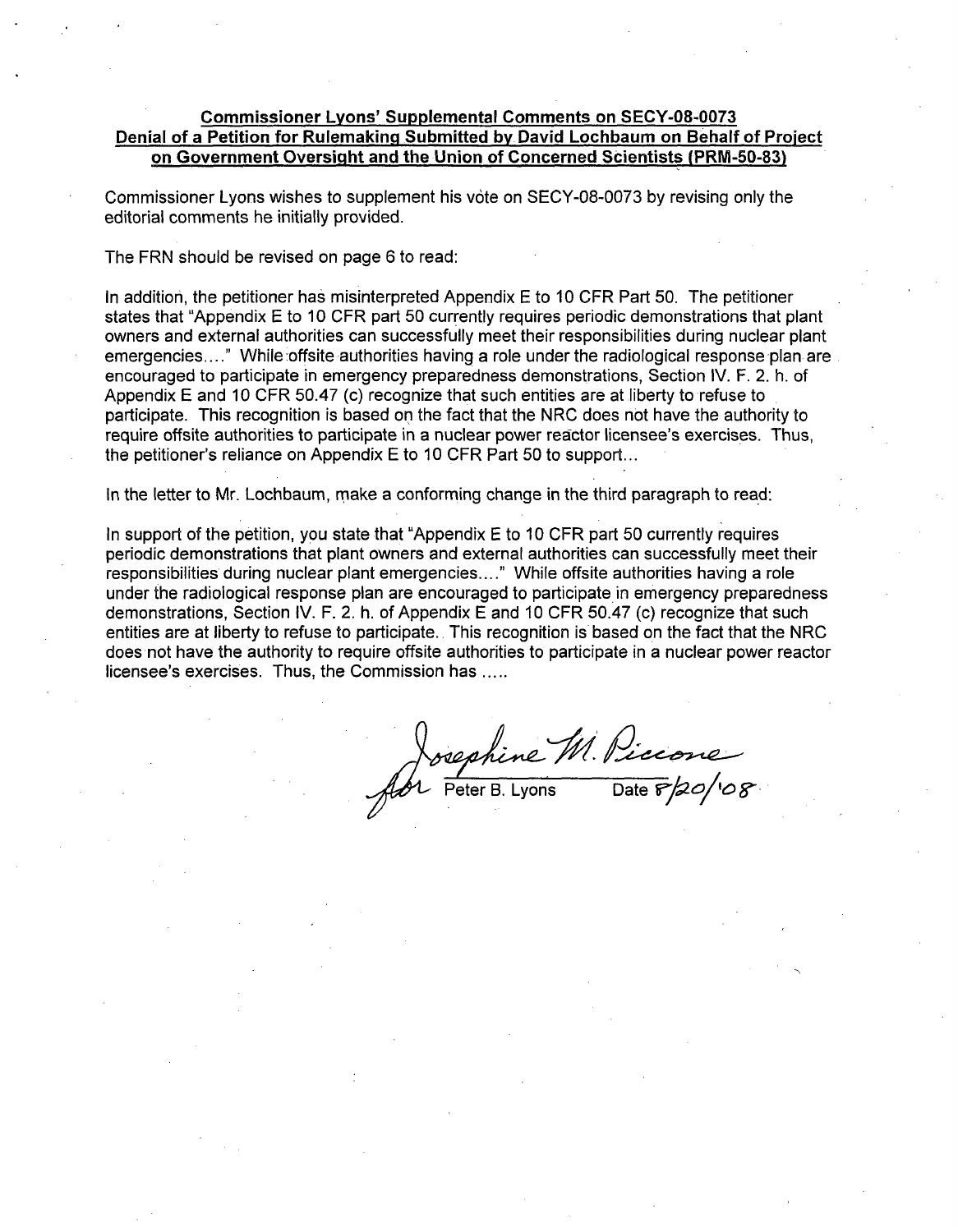## RESPONSE SHEET

| <b>Annette Vietti-Cook, Secretary</b> |
|---------------------------------------|
|                                       |

FROM: COMMISSIONER SVINICKI

SUBJECT: SECY-08-0073 **-** DENIAL OF A PETITION FOR RULEMAKING SUBMITTED BY DAVID LOCHBAUM ON BEHALF OF THE PROJECT ON GOVERNMENT OVERSIGHT AND THE UNION OF CONCERNED SCIENTISTS (PRM-50-83)

| Approved          | <b>Disapproved</b> | Abstain |
|-------------------|--------------------|---------|
| Nat Dartininating |                    |         |

Not Participating

COMMENTS: Below Attached XX

None

**SI'GNATURE**

**8/j/2008 DATE** 

Entered on "STARS" Yes  $\sqrt{N}$